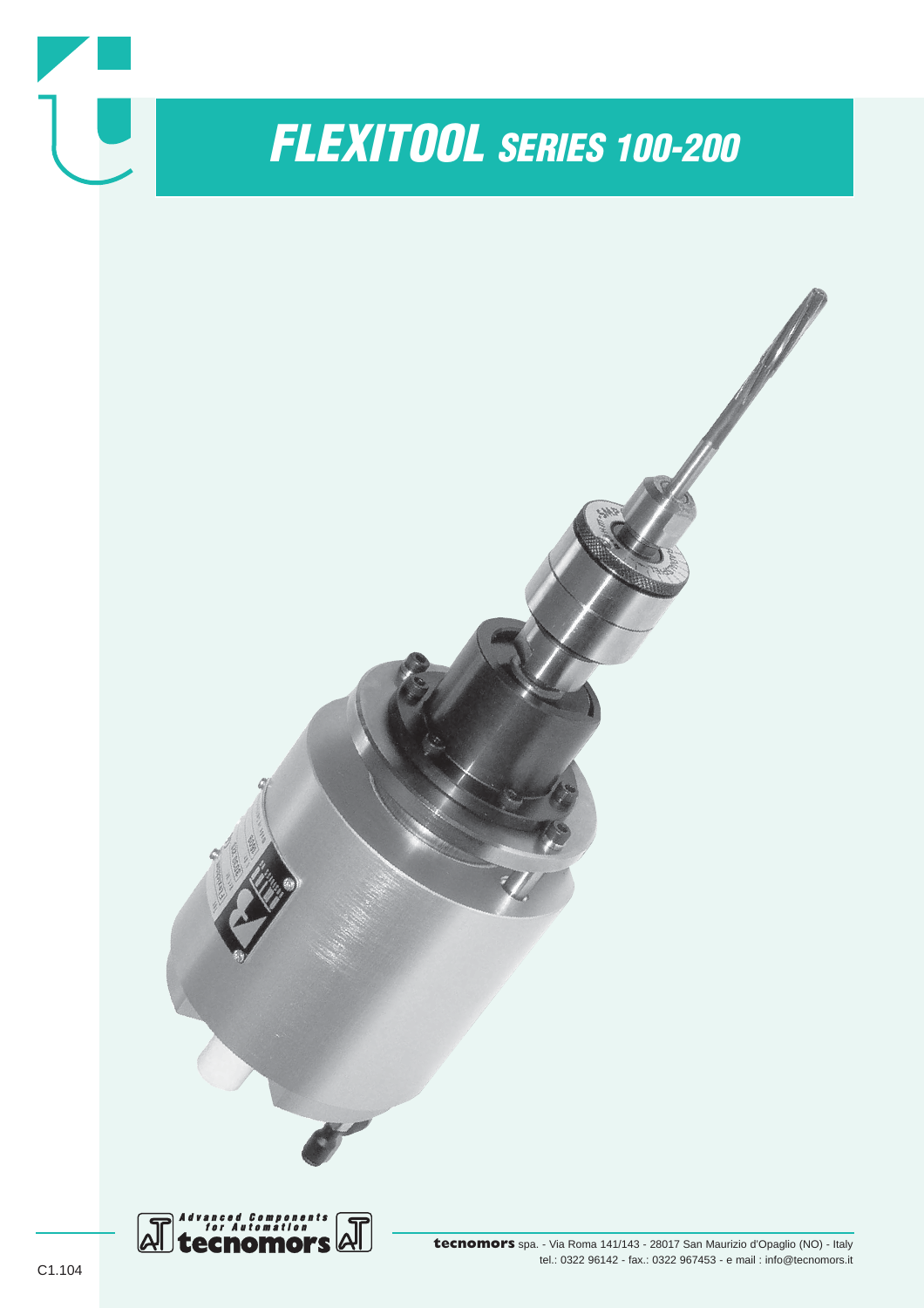## *FLEXITOOL SERIES 100-200*

Il FLEXITOOL è stato progettato per sbavare con la massima efficienza l'intersezione e la superficie dei fori.

Frese e alesatori possono essere inseriti senza problemi grazie al "mandrino flottante". Il mandrino flottante può compensare in modo assiale ed angolare gli errori di inserimento dell'utensile nel foro.

Il FLEXITOOL 170 ha un movimento assiale.

**I**

La forza di avanzamento può essere impostata direttamente dal programma.

Il FLEXITOOL può essere fissato su un supporto statico (Toolstand) oppure direttamente sulla parte terminale di un robot.

Se il robot ha la necessità di usare due o più utensili, questi possono essere sostituiti automaticamente grazie ai cambi rapidi (Changing System).

Per garantire il funzionamento ottimale del motore é necessario utilizzare aria compressa filtrata e lubrificata.



Drills or reamers can be inserted without problems in bores due to the Floating chuck. The floating chuck can compensates radial and angular misplacement errors between bore and tool axis when inserting the tools.

The FLEXITOOL 170 is axially movable.

The necessary feed forward force can be set by the program control.

Because of that the drill or the reamer is freely compliable in all directions.

The deburring tool can either be mounted stationary onto a tool stand (Toolstand) or onto the robot arm.

If these tools at the robot have to be changed automatically, a tool changer (Changing Systems) is available.

To assure an optimal life of the air motors the compressed air must be cleaned and lubricated.

Das FLEXITOOL dient zum Entgraten von Bohrungsverschneidungen und Bohrungsoberflächen. **D**

Durch den Einsatz eines Ausgleichsfutters werden die, beim einführen der Reibahlen oder Bohrer entstehenden Winkel- und Achsfehler kompensiert.

Das FLEXITOOL 170 ist axial beweglich, wobei die notwendige Vorschubkraft vom Roboterprogramm variiert werden kann.

Dadurch ist die Reibahle oder der Bohrer bei diesem Werkzeug frei in alle Richtungen auslenkbar.

Das Entgratwerkzeug kann entweder am Roboterarm oder stationär an einem Werkzeugständer (Toolstand) angebaut werden.

Sollen diese Werkzeuge am Roboter automatisch gewechselt werden, so steht ein Werkzeug-Wechselsystem (Changing System) zur Verfügung.

Für eine optimale Funktion der Luftmotoren wird gereinigte und geölte Druckluft benötigt.

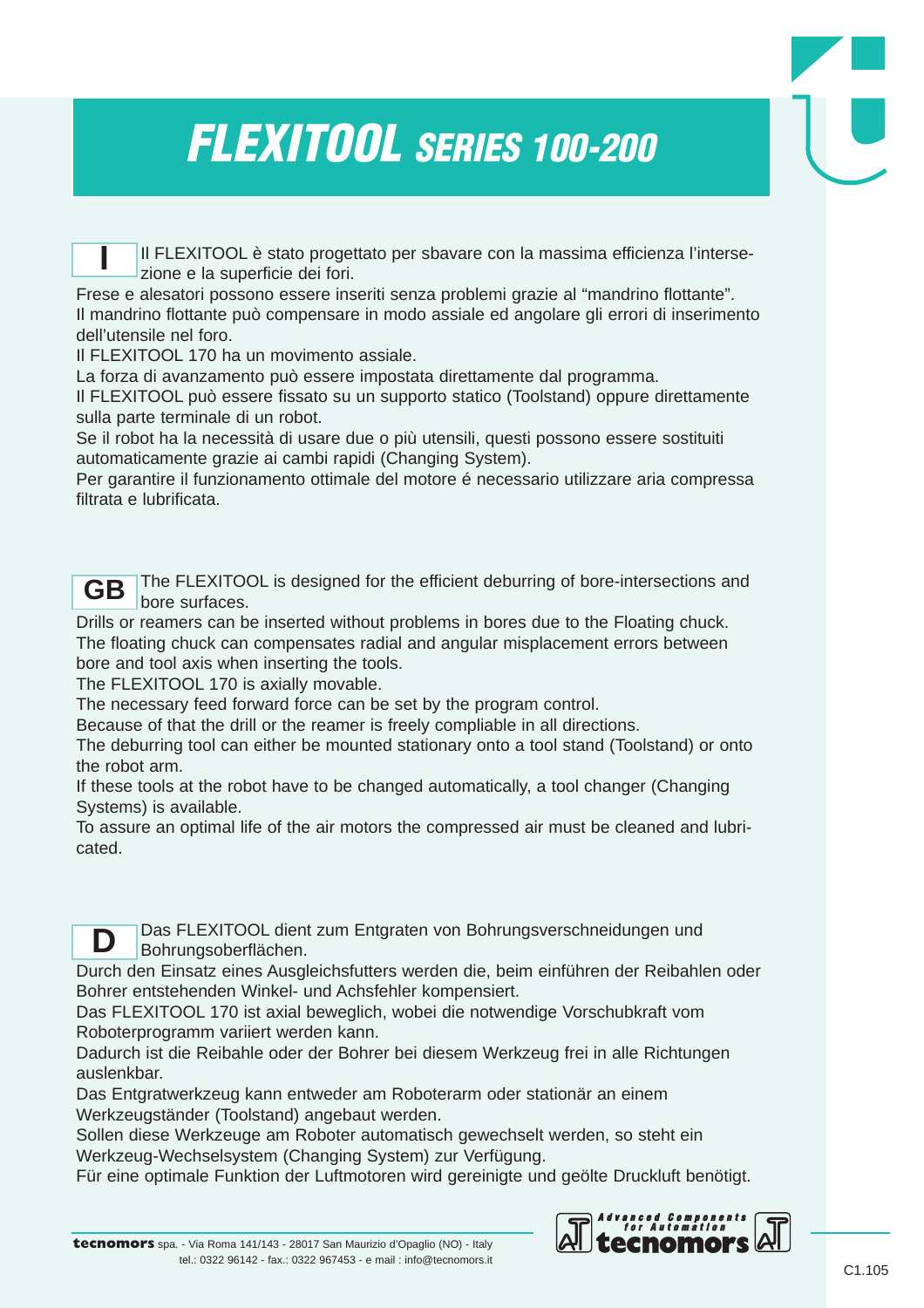### *FLEXITOOL SERIES 100*



tel.: 0322 96142 - fax.: 0322 967453 - e mail : info@tecnomors.it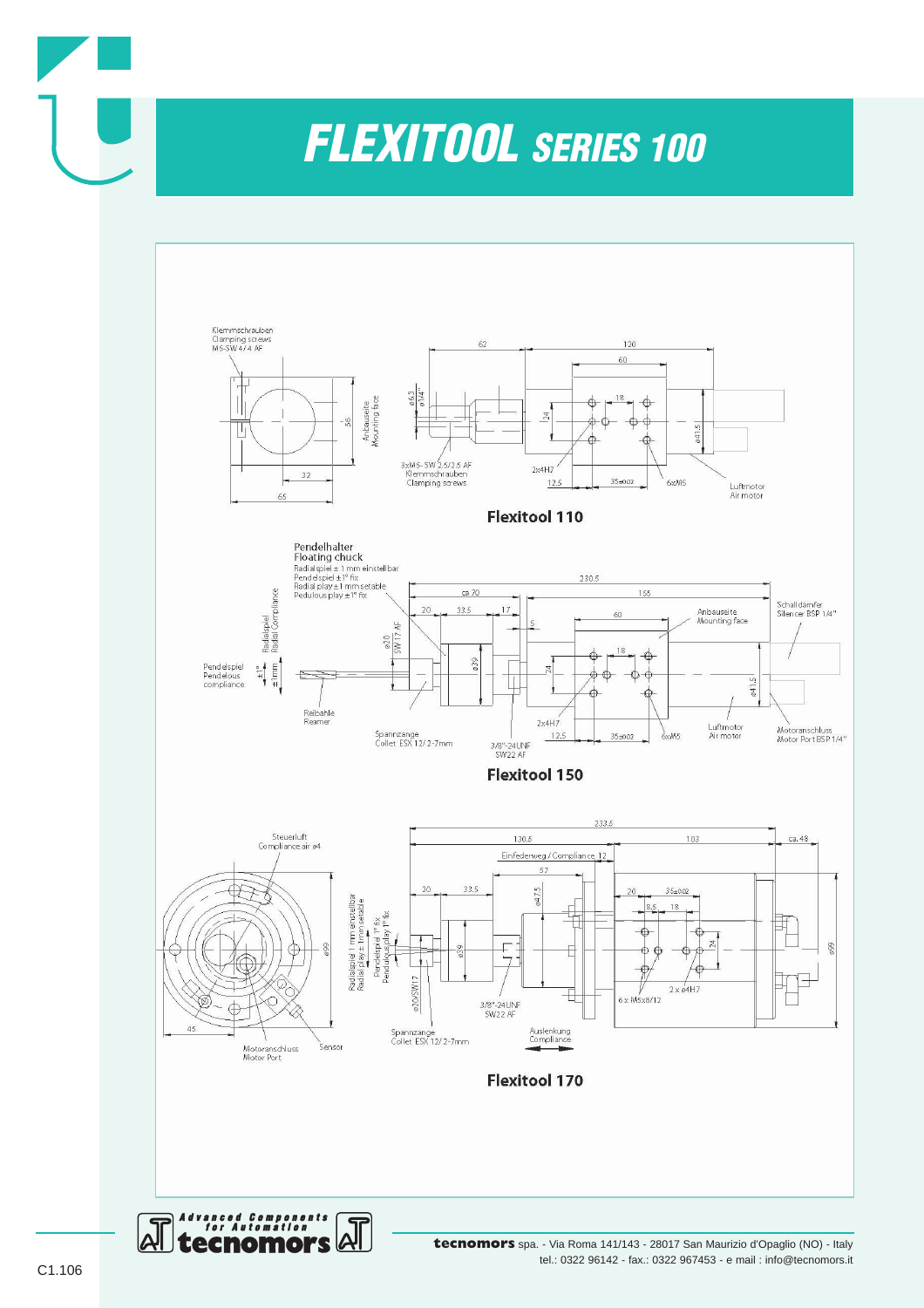# *FLEXITOOL SERIES 100*

| <b>DATI TECNICI</b>                                                                                            | FLEXITOOL 110 FLEXITOOL 150 FLEXITOOL 170 |  |
|----------------------------------------------------------------------------------------------------------------|-------------------------------------------|--|
|                                                                                                                |                                           |  |
|                                                                                                                |                                           |  |
|                                                                                                                |                                           |  |
|                                                                                                                |                                           |  |
| Forza di compensazione a 6 bar (all alternational controller controller competition and Network and Network Co |                                           |  |
|                                                                                                                |                                           |  |
|                                                                                                                |                                           |  |
|                                                                                                                |                                           |  |
|                                                                                                                |                                           |  |
|                                                                                                                |                                           |  |
|                                                                                                                |                                           |  |

| <b>SPECIFICATIONS</b><br><b>Contract Contract</b> |  | FLEXITOOL 110 FLEXITOOL 150 FLEXITOOL 170 |
|---------------------------------------------------|--|-------------------------------------------|
|                                                   |  |                                           |
|                                                   |  |                                           |
|                                                   |  |                                           |
|                                                   |  |                                           |
|                                                   |  |                                           |
|                                                   |  |                                           |
|                                                   |  |                                           |
|                                                   |  |                                           |
|                                                   |  |                                           |
|                                                   |  |                                           |
|                                                   |  |                                           |

| TECHNISCHE DATEN FLEXITOOL 110 FLEXITOOL 110 FLEXITOOL 110 |  |  |
|------------------------------------------------------------|--|--|
|                                                            |  |  |
|                                                            |  |  |
|                                                            |  |  |
|                                                            |  |  |
|                                                            |  |  |
|                                                            |  |  |
|                                                            |  |  |
|                                                            |  |  |
|                                                            |  |  |
|                                                            |  |  |
|                                                            |  |  |

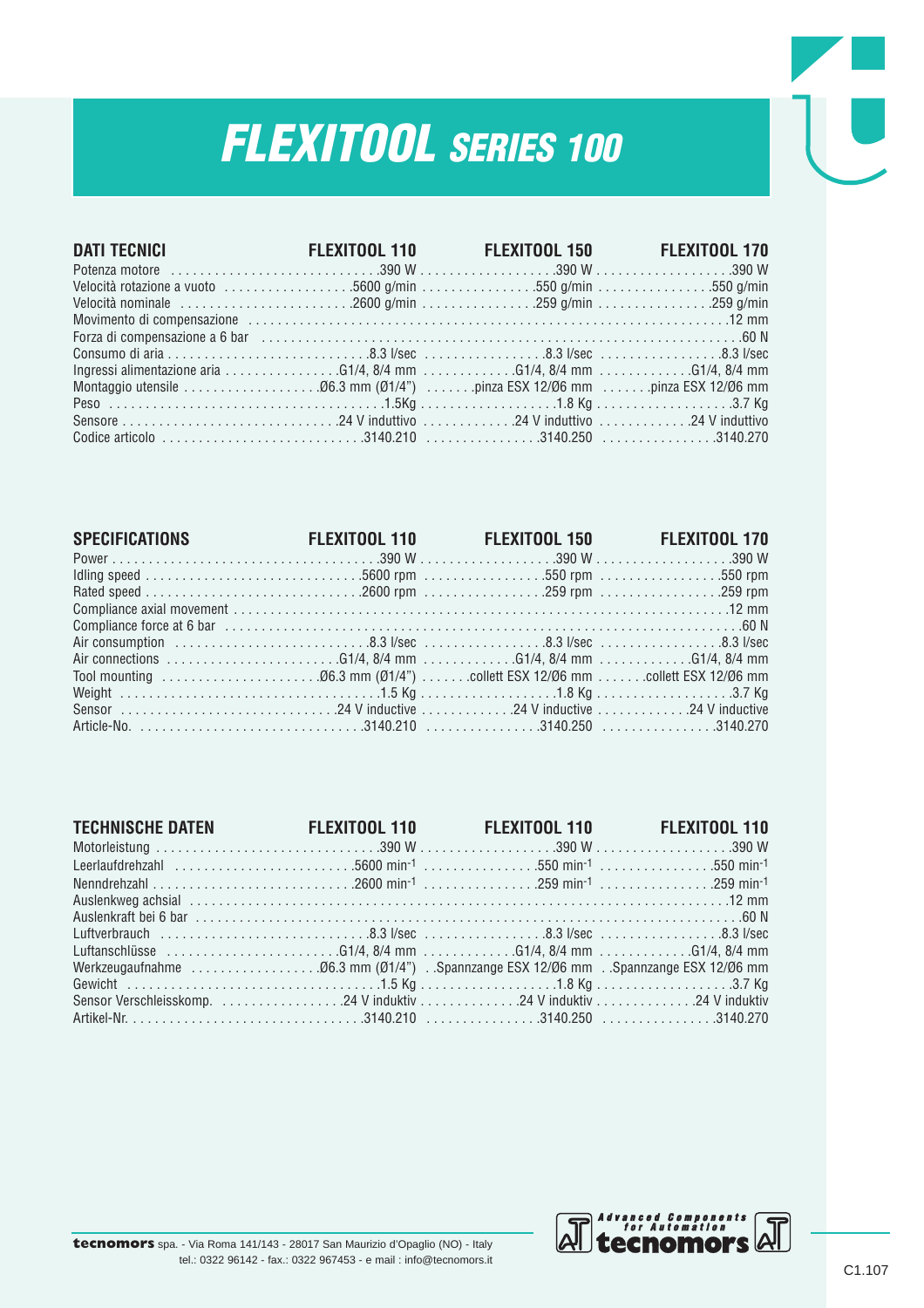



**tecnomors** spa. - Via Roma 141/143 - 28017 San Maurizio d'Opaglio (NO) - Italy tel.: 0322 96142 - fax.: 0322 967453 - e mail : info@tecnomors.it